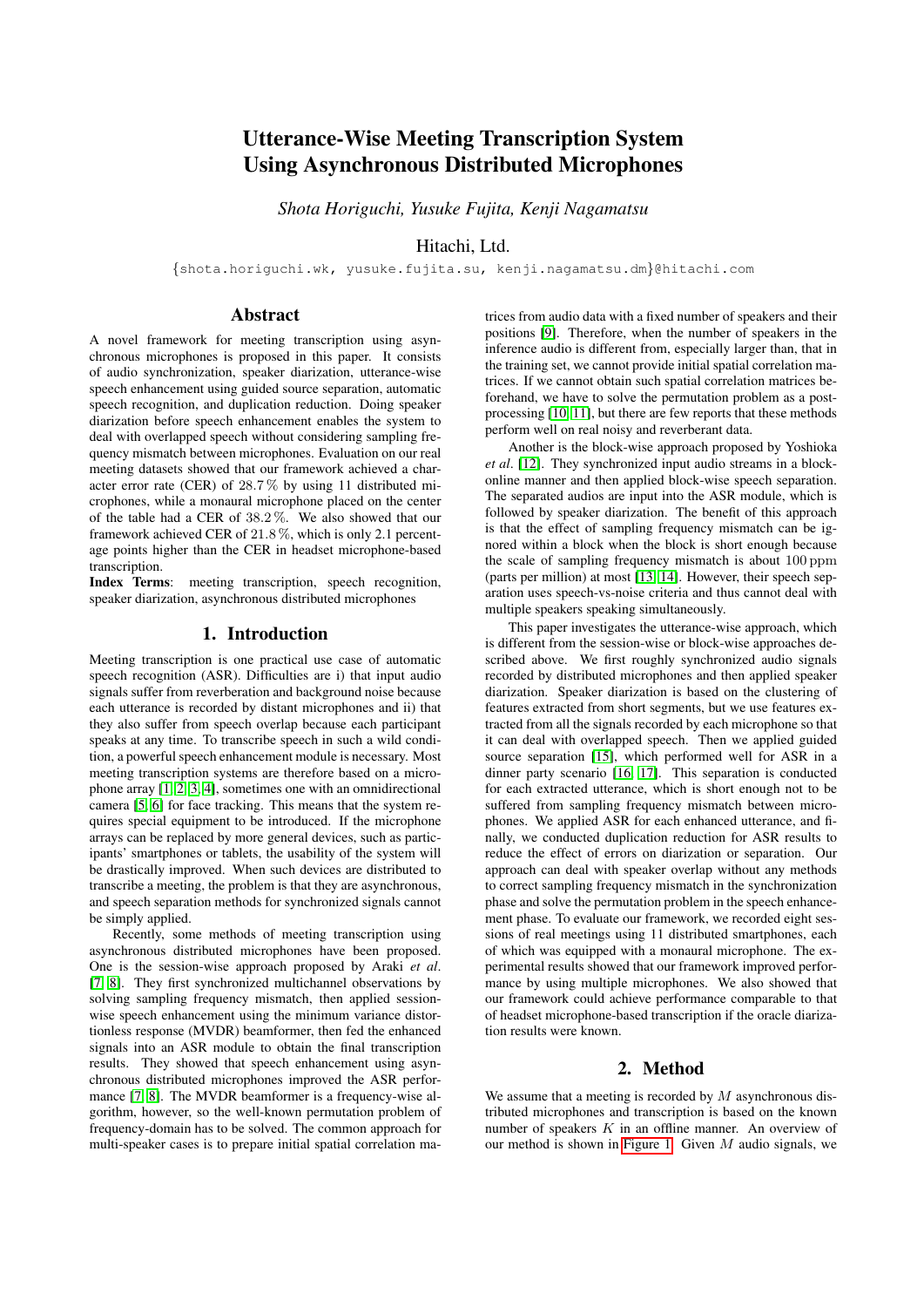<span id="page-1-0"></span>

Figure 1: *Overview of our meeting transcription system using asynchronous distributed microphones.*

first synchronize them by maximizing their correlation. The correction of sampling frequency mismatch between signals is not conducted in the synchronization part. With the synchronized signals, we conduct clustering-based diarization to obtain utterances for each speaker. After that, we perform speech enhancement for each utterance by using the diarization results as guides to avoid the permutation problem. The enhanced utterances are fed into the ASR module to obtain ASR results. Finally, to reduce errors caused by diarization or separation, we apply duplication reduction for the ASR results. In this section, we explain the details of each module of the system.

#### 2.1. Blind synchronization

In this part, we conduct a correlation-based synchronization to correct start or end point differences of input signals. This rough synchronization can be operated under the existence of the sampling frequency mismatch. Assume that the observation of the *m*-th microphone ( $m \in \{1, \ldots, M\}$ ) is defined as  $\hat{\mathbf{x}}_m := [\hat{x}_{m,n}]_{n=1}^{N_m}$ . We select an anchor  $m_a$  from the M microphones and calculate the shift  $\delta_m$  between signals of the anchor  $m_a$  and each microphone  $m \in \{1, \ldots, M\}$  as follows:

$$
\delta_m = \begin{cases} \arg \max_{\delta \in \mathbb{Z}} \sum_{\nu} x_{m_a, \nu} x_{m, \nu + \delta} & (m \neq m_a) \\ 0 & (m = m_a), \end{cases}
$$
 (1)

$$
x_{m,\nu} = \begin{cases} \hat{x}_{m,\nu} & (\nu \in \{1, \dots, N_m\}) \\ 0 & (\text{otherwise}). \end{cases}
$$
 (2)

Synchronized signals  $\mathbf{x}_m$  ( $m = 1, \ldots, M$ ) are defined in the time interval recorded by all the microphones as follows:

$$
\mathbf{x}_m = [\hat{x}_{m,n}]_{n=n_{\text{begin}} + \delta_m}^{n_{\text{end}} + \delta_m},\tag{3}
$$

$$
n_{\text{begin}} = \max_{m' \in \{1, ..., M\}} \left(1 - \delta_{m'}\right),\tag{4}
$$

$$
n_{\text{end}} = \min_{m' \in \{1, ..., M\}} \left( N_{m'} - \delta_{m'} \right). \tag{5}
$$

In this study we assume that all the utterances to be transcribed are within the time interval of  $x_m$ .

#### 2.2. Speaker diarization

In this paper, we conduct speaker diarization by clustering vectors. One drawback of the conventional clustering-based diarization using a monaural recording is that it cannot deal with speaker overlap because each timeslot is assigned to one speaker. On the other hand, in our scenario, each meeting has been recorded by distributed microphones. Therefore, even when two speakers spoke simultaneously, it is expected that one microphone could have captured the one speaker's utterance at a sufficient signal-to-noise ratio (SNR) and another microphone could have captured the other speaker's utterance at a sufficient SNR. In this study, we extract features from all the signals from all the microphones and conduct clustering for the extracted features all together to deal with speaker overlap.

We first split the synchronized observations  $\{x_m\}_m$  into short segments  $\{x_{m,t}\}_{m,t}$  with 1.5 s of window size and 0.75 s of window shift, where  $t = 1, \ldots, T$  denotes the timeslot index. We apply power-based speech activity detection for each segment; as a result, each segment is classified as either speech or non-speech. From each speech segment, we extract features to be used for clustering. In this study, we concatenate two kinds of features: speaker characteristics based features and power ratio based features.

For features to represent speaker characteristics, we use xvectors [\[18\]](#page-4-17), which are used in the state-of-the-art diarization systems [\[19,](#page-4-18) [20\]](#page-4-19). We extract x-vectors from the audio of each microphone so that we can obtain different speaker characteristics from the same timeslot; thus we can deal with speaker overlap. Before we use the vectors for clustering, we subtract a mean vector within a session from each x-vector and normalized it to have unit norm. As a result, we obtain microphone and timeslot-wise D-dimensional features  $\mathbf{c}_{m,t} \in \mathbb{R}^D$ .

Although x-vectors from distributed microphones are potentially beneficial to diarize overlapped speech, it becomes a problem that an utterance from the same speaker could be judged as one from multiple speakers because x-vectors suffer from speaker-microphone distance and noisy environments. Thus, we introduce power-based timeslot-wise features  $\mathbf{p}_t :=$  $[p_{1,t}, \ldots, p_{M,t}]^{\mathsf{T}}$ , where  $p_{m,t}$  is the average power at  $\mathbf{x}_{m,t}$ . This speaker diarization part is a session-level one, so we avoid using phase-based features like GCC-PHAT [\[21\]](#page-4-20) because they suffer from the sampling frequency mismatch.

Final  $(D + M)$ -dimensional features to be clustered are

<span id="page-1-1"></span>
$$
\mathbf{v}_{m,t} = \left[ \begin{array}{c} \mathbf{c}_{m,t} \\ \lambda \mathbf{p}_t / \|\mathbf{p}_t\| \end{array} \right],\tag{6}
$$

where  $\lambda$  is the scaling factor to balance the effect of  $c_{m,t}$  and  $p_t$ . We apply agglomerative hierarchical clustering for the features to divide the speech segments into  $K$  clusters. As a result, each feature from a speech segment belongs to one of the clusters  $C_1, \ldots, C_K$ , where  $C_k$  corresponds to the speech cluster of k-th speaker. We also define the additional noise cluster  $\mathcal{C}_{K+1} := \{ \mathbf{v}_{m,t} \}_{m,t}.$  The diarization results including noise  $Y = \{y_t^{(k)}\} \in \{0, 1\}^{(K+1) \times T}$  are calculated as

$$
y_t^{(k)} = \begin{cases} 1 & (\exists m \in \{1, \dots, M\}, \ \mathbf{v}_{m,t} \in \mathcal{C}_k) \\ 0 & (\text{otherwise}). \end{cases}
$$
 (7)

In the diarization results, utterances are sometimes divided into some short fragments due to the existence of backchannels, noises, *etc*. In this study, we treat silence of 1.5 s or less between speech fragments from the same speaker as a speech by applying two iterations of binary closing along the time axis.

Here each timeslot in the diarization results corresponds to 0.75 s, which is inconsistent with the signals used in speech enhancement in the next section. Thus, we upsample the diarization results so that each timeslot corresponds to 16 ms. Hereafter,  $Y = \{y_t^{(k)}\}$  denotes the upsampled diarization results.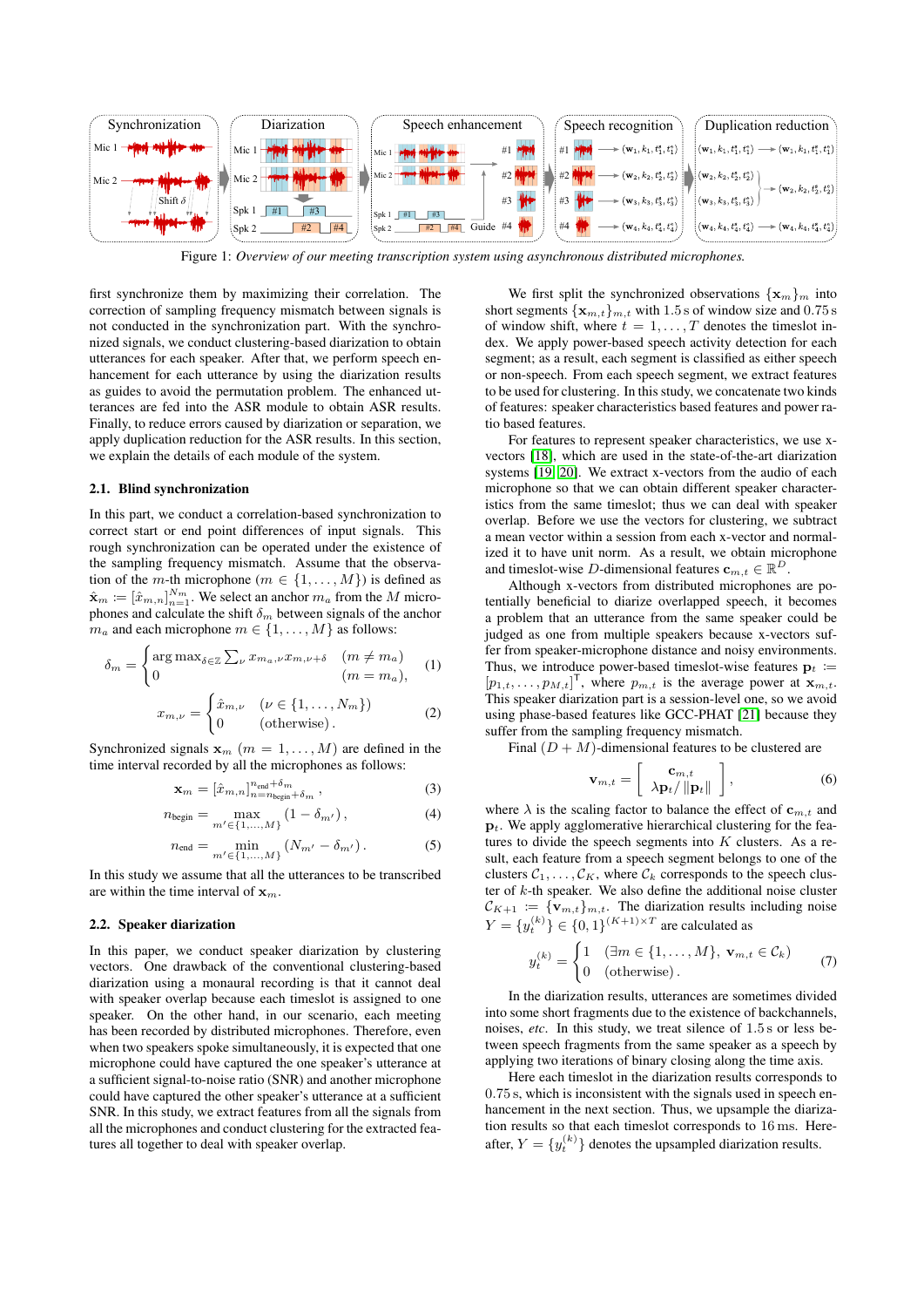#### 2.3. Speech enhancement

In this study, we conducted speech enhancement for each utterance by using guided source separation (GSS) [\[15\]](#page-4-14). While the original GSS utilized oracle speech activities, we instead use estimated diarization results described in the previous section.

We first apply Weighted Prediction Error [\[22\]](#page-4-21) to the input multichannel signals in a short-time Fourier transform (STFT) domain for dereverberation. The frame length and the frame shift for the STFT were set to 64 ms and 16 ms, respectively. After that, speech separation by GSS [\[15\]](#page-4-14) using a complex Angular Central Gaussian Mixture Model (cACGMM) [\[23\]](#page-4-22) is applied. Given M-channel observations in the STFT domain  $\widetilde{\mathbf{X}_{t,f}} \in \mathbb{C}^{M}$ , the probability density function of the cACGMM for the signals is defined as

$$
p\left(\hat{\mathbf{X}}_{t,f};\{\alpha_f^{(k)},B_f^{(k)}\}_k\right) = \sum_k \alpha_f^{(k)} \mathcal{A}\left(\hat{\mathbf{X}}_{t,f};B_f^{(k)}\right), \quad (8)
$$

where  $\hat{\mathbf{X}}_{t,f} = \mathbf{X}_{t,f} / ||\mathbf{X}_{t,f}||$  and  $\alpha_f^{(k)}$  is the mixture weight for the k-th source of the frequency bin f.  $A(\hat{\mathbf{X}};B)$  is a complex Angular Central Gaussian distribution [\[24\]](#page-4-23) parameterized by  $B \in \mathbb{C}^{M \times M}$ . The cACGMM is optimized by the EM algorithm. At the E-step we calculate posteriors  $\gamma_{t,f}^{(k)}$  for each speaker at time-frequency bin as follows:

$$
\gamma_{t,f}^{(k)} \leftarrow \frac{\alpha_f^{(k)} y_t^{(k)} \frac{1}{\det(B_f^{(k)})} \left[ \hat{\mathbf{x}}_{t,f}^{\mu}(B_f^{(k)})^{-1} \hat{\mathbf{x}}_{t,f} \right]^M}{\sum_{k'} \alpha_f^{(k')} y_t^{(k')} \frac{1}{\det(B_f^{(k')})} \left[ \hat{\mathbf{x}}_{t,f}^{\mu}(B_f^{(k')})^{-1} \hat{\mathbf{x}}_{t,f} \right]^M} \cdot (9)
$$

Here the diarization result  $y_t^{(k)}$  works as a guide at this E-step to force the posterior probability to be zero when the speaker  $k$ does not speak at time  $t.$  At the M-step the parameters  $\alpha_f^{(k)}$  and  $B_f^{(k)}$  are updated as follows:

$$
\alpha_f^{(k)} \leftarrow \frac{1}{T} \sum_t \gamma_{t,f}^{(k)}, \quad B_f^{(k)} \leftarrow M \frac{\sum_t \gamma_{t,f}^{(k)} \frac{\hat{\mathbf{x}}_{t,f} \hat{\mathbf{x}}_{t,f}^{\text{H}}}{\hat{\mathbf{x}}_{t,f}^{\text{H}} \left(B_f^{(k)}\right)^{-1} \hat{\mathbf{x}}_{t,f}}}{\sum_t \gamma_{t,f}^{(k)}},\tag{10}
$$

where  $(\cdot)^{H}$  denotes Hermitian transpose. To solve the permutation problem, 15 s of audios before and after each segment are used as "context". After 10 iterations of optimization, we calculate the spatial covariance matrices for speech and noise as follows:

$$
R_f^{\text{speed}} = \frac{1}{T} \sum_t \gamma_{t,f}^{(k_{\text{target}})} \mathbf{X}_{t,f} \mathbf{X}_{t,f}^{\mathsf{H}} \in \mathbb{C}^{M \times M},\tag{11}
$$

$$
R_f^{\text{noise}} = \frac{1}{T} \sum_{t} \left( 1 - \gamma_{t,f}^{(k_{\text{target}})} \right) \mathbf{X}_{t,f} \mathbf{X}_{t,f}^{\mathsf{H}} \in \mathbb{C}^{M \times M}.
$$
 (12)

Here we assume that the target speaker is  $k_{\text{target}} \in \{1, \ldots, K\}.$ The MVDR beamformer  $w_f$  is calculated using the spatial covariance matrices as

$$
\mathbf{w}_f = \frac{R_f^{\text{noise}}^{-1} R_f^{\text{speed}} \mathbf{r}}{\text{tr}\left(R_f^{\text{noise}}^{-1} R_f^{\text{speed}}\right)},\tag{13}
$$

where r is an one-hot vector that corresponds to the reference microphone. Finally, Blind Analytic Normalization (BAN) postfilter [\[25\]](#page-4-24) is applied for  $w_f$  to obtain the final beamformer, which is used for speech enhancement. The enhanced utterance

in the STFT domain is calculated as

$$
z_{t,f} = \mathbf{w}_f^{\mathsf{H}} \mathbf{X}_{t,f}.
$$
 (14)

#### 2.4. Speech recognition

For each enhanced utterance, we apply ASR consisting of a CNN-TDNN-LSTM acoustic model (AM) [\[26\]](#page-4-25) followed by 4 gram-based and recurrent neural network-based language models (LMs) [\[27\]](#page-4-26). The AM takes 40-dimensional log-scaled Melfilterbank and 40-dimensional Mel-frequency cepstral coefficients as input audio features. 100-dimensional i-vectors are also fed into the AM for online adaptation for speaker and environment [\[28\]](#page-4-27). It was trained by 1700 hours of Japanese speech corpus using the lattice-free maximum mutual information criterion [\[29\]](#page-4-28). The LMs were trained by transcriptions of the corpus used for AM training and the Wikipedia corpus.

## 2.5. Duplication reduction

The diarization and speech enhancement is not perfect, so the same transcription is sometimes included in multiple estimated utterances. Therefore, we apply duplication reduction for the ASR results. Widely used ensemble techniques such as ROVER [\[30\]](#page-4-29) and confusion network combination [\[31\]](#page-4-30) are for the different ASR results obtained from the same utterance; thus, they cannot be used in this situation where the utterances to be merged have different start and end points. To overcome this issue, we propose a combination technique for such utterances which have different time intervals. We first find which pairs of utterances should be merged. Given the set of  $U$  ASR results  $W = \{ (\mathbf{w}_u, k_u, t_u^s, t_u^e) \}_{u=1}^U$ , where  $\mathbf{w}_u, k_u, t_u^s$ , and  $t_u^e$ denote the sequence of words, speaker, start time, and end time of  $u$ -th result, respectively, we calculate an adjacency matrix  $A = \{a_{i,j}\}_{i,j} \in \{0,1\}^{U \times U}$  as follows:

$$
a_{i,j} = \begin{cases} 1 & (\max\left(t_i^s, t_j^s\right) < \min\left(t_i^e, t_j^e\right) \land \\ s\left(\mathbf{w}_i, \mathbf{w}_j\right) > \tau \land k_i \neq k_j \end{cases} \tag{15}
$$
\n
$$
0 & (\text{otherwise}),
$$

where  $\tau \in [0, 1]$  is the threshold value. Here  $s(\mathbf{w}_i, \mathbf{w}_j)$  is the similarity between  $w_i$  and  $w_j$  defined as follows:

$$
s(\mathbf{w}_i, \mathbf{w}_j) \coloneqq \frac{\max(|\mathbf{w}_i|, |\mathbf{w}_j|) - d(\mathbf{w}_i, \mathbf{w}_j)}{\min(|\mathbf{w}_i|, |\mathbf{w}_j|)},\qquad(16)
$$

where  $d(\mathbf{w}_i, \mathbf{w}_j)$  is the Levenshtein distance between  $\mathbf{w}_i$  and  $\mathbf{w}_j$ , and  $|\mathbf{w}|$  denotes the number of words in w. With this adjacency matrix, all the elements in  $W$  can be clustered into  $C$ clusters. We denote the clustering result as  $\mathcal{C} = \{c_u\}_{u=1}^U \in$  $\{1,\ldots,C\}^U$ , which fulfill  $c_i = c_j$  if a path between *i*-th and j-th elements exists in A and  $c_i \neq c_j$  otherwise. Assuming that  $W_{k,c} \subseteq W$  is the set of ASR results which belong to the cluster  $c$  and are uttered by speaker  $k$ , we obtain the representative speaker  $k^c$  of the cluster  $c$  by

$$
k^{c} = \underset{k \in \{1, ..., K\}}{\arg \max} f(\mathcal{W}_{k, c}), \tag{17}
$$

where  $f(\cdot)$  is the selection function. In this study, we select the speaker with the longest utterance(s), *i.e.*,  $f(W_{k,c}) =$  $\sum_{(\mathbf{w},k,t^{\text{s}},t^{\text{e}}) \in \mathcal{W}_{k,c}} |\mathbf{w}|$ . The set of de-duplicated ASR results  $W'$  can be obtained as follows:

$$
\mathcal{W}' = \bigcup_{c \in \{1, ..., C\}} \mathcal{W}_{k^c, c}.
$$
 (18)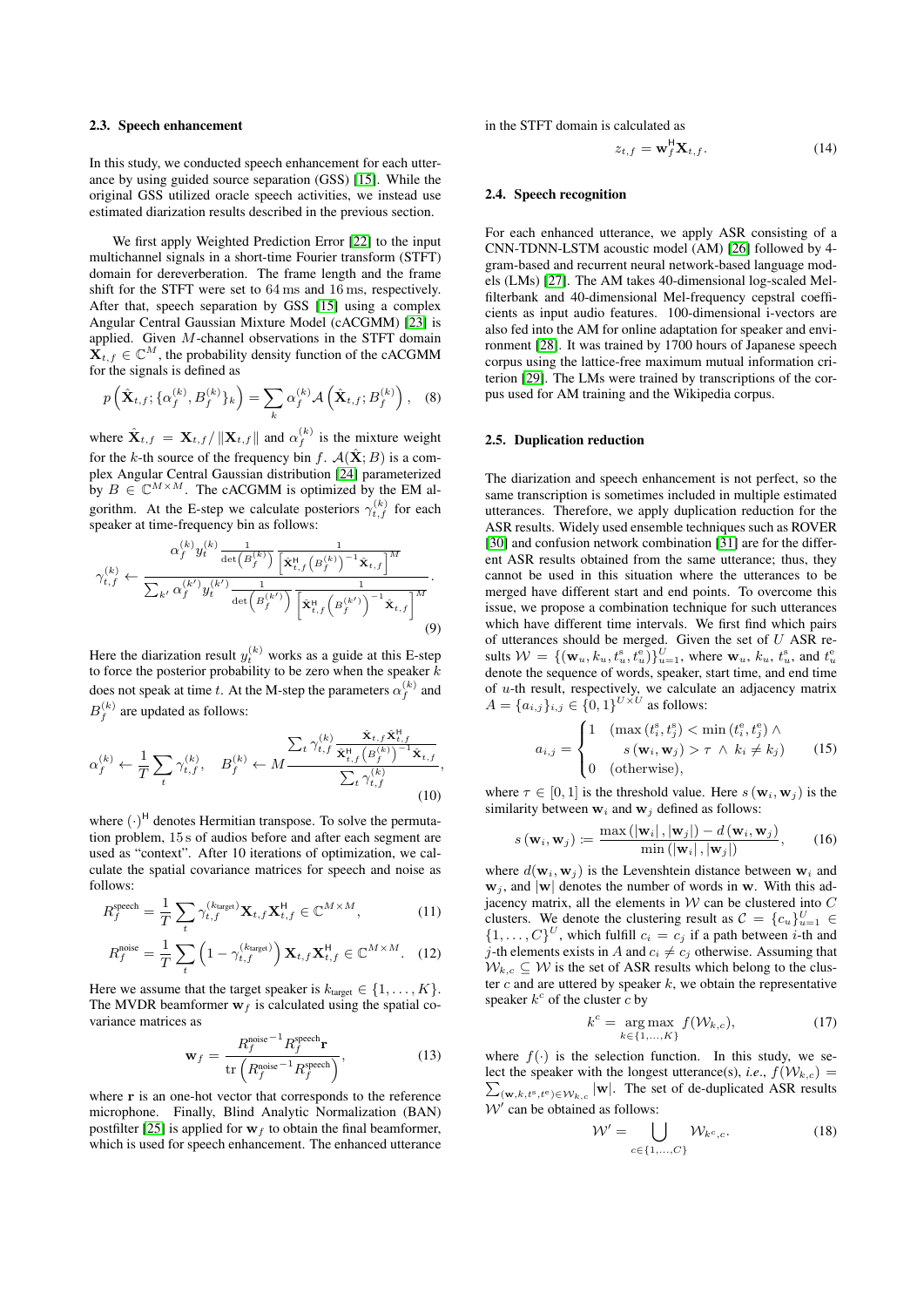<span id="page-3-0"></span>

Figure 2: *Recording environment.* (1)-(1) denote smartphones, *each of which is equipped with a monaural microphone.*

Table 1: *Statistics of the recorded meetings.*

<span id="page-3-1"></span>

| Session ID | #Speakers |        | #Utterances | Overlap ratio $(\%)$ |  |
|------------|-----------|--------|-------------|----------------------|--|
|            |           | 19:49  | 160         | 6.9                  |  |
| π          | 8         | 14:27  | 150         | 14.0                 |  |
| Ш          | 5         | 13:13  | 198         | 16.6                 |  |
| IV         |           | 12:08  | 184         | 19.9                 |  |
| V          | 6         | 12:37  | 80          | 5.5                  |  |
| VI         | 6         | 16:50  | 256         | 14.7                 |  |
| VII        |           | 16:25  | 223         | 11.3                 |  |
| VШ         |           | 11:25  | 185         | 19.9                 |  |
| Avg.       |           | 116:54 | 1436        | 13.2                 |  |

# 3. Experiments

# 3.1. Data

To evaluate the performance of our method, we collected eight sessions of real meeting data. The recording environment is shown in [Figure 2.](#page-3-0) Each session had at most eight participants and was recorded by 11 smartphones distributed on the table. Each smartphone was equipped with a monaural microphone to record meetings at 16 kHz / 16 bit. Each participant wore a headset microphone, and the groundtruth transcriptions were based on the headset recordings. The statistics of collected data are shown in [Table 1.](#page-3-1) The recordings correspond to about two hours of meetings with an average overlap ratio of 13.2 %.

#### 3.2. Results

We investigated various combinations of asynchronous distributed microphones: 2 microphones  $(8)$ & $(0)$  in [Figure 2\)](#page-3-0), 3 microphones  $(\partial \& \mathcal{D}\& \mathcal{D})$ , 6 microphones  $(\mathcal{D}-(6))$ , and 11 microphones  $(1)$ - $(1)$ ). For comparison, we also evaluated the performance of one monaural microphone ((9)) and of headset microphones that the participants wore during each session.

The character error rates (CERs) obtained using various microphone combinations in each session are shown in [Table 2.](#page-3-2) In these experiments, the weighting parameter  $\lambda$  in [Equation 6](#page-1-1) was set to 1.0. By using multiple microphones, we could have reduced CERs, especially by using a large number of microphones. Note that in two-, three-, and six-microphone settings, using more microphones not always resulted in better CERs. This is because the sets of microphones in these settings are disjoint and the CERs highly depended on the positions of microphones and speakers. On the other hand, we observed the best CERs in almost every session by using all the 11 microphones. This result indicated that adding microphones has almost no negative effect on CERs. In [Table 2,](#page-3-2) we also showed CERs with 11 microphones in the case when oracle diarization was used for GSS. It achieved the CER of 21.8 %, which is only

<span id="page-3-2"></span>Table 2: *CERs (%) obtained using various microphone combinations.*

| Session ID |      |      |      |      |      |      |      |      |      |
|------------|------|------|------|------|------|------|------|------|------|
| #Mic       |      | π    | Ш    | IV   | V    | VI   | VII  | VШ   | Avg. |
|            | 31.2 | 30.1 | 37.1 | 37.6 | 28.2 | 48.4 | 50.4 | 52.5 | 38.2 |
| 2          | 22.9 | 25.3 | 30.5 | 37.0 | 21.8 | 41.7 | 36.8 | 45.7 | 31.4 |
| 3          | 26.8 | 24.4 | 35.9 | 37.2 | 23.2 | 43.1 | 41.9 | 46.6 | 33.7 |
| 6          | 22.3 | 22.2 | 36.0 | 32.1 | 21.0 | 38.1 | 35.1 | 44.3 | 30.2 |
| 11         | 21.2 | 21.1 | 32.5 | 30.9 | 19.6 | 37.6 | 34.0 | 41.0 | 28.7 |
| $11^"$     | 17.0 | 16.3 | 21.7 | 21.2 | 17.7 | 27.0 | 27.0 | 32.8 | 21.8 |
| Headset    | 18.3 | 15.8 | 21.0 | 20.1 | 13.6 | 21.3 | 24.9 | 25.8 | 19.7 |

The oracle diarization was used for speech enhancement.

Table 3: *CERs (%) obtained with various scaling factors* λ *in [Equation 6.](#page-1-1)*

|  |  |  |  |  | #Mic $2^{-3}$ $2^{-2}$ $2^{-1}$ $2^{0}$ $2^{1}$ $2^{2}$ $2^{3}$ |  |  |
|--|--|--|--|--|-----------------------------------------------------------------|--|--|
|  |  |  |  |  | 2 33.7 31.7 32.2 31.4 31.8 33.3 35.5                            |  |  |
|  |  |  |  |  | 3 34.2 34.3 34.0 33.7 33.0 34.8 35.2                            |  |  |
|  |  |  |  |  | 6 33.5 34.1 33.4 30.2 31.4 31.9 32.4                            |  |  |
|  |  |  |  |  | 11 33.5 32.5 31.1 28.7 28.9 28.4 28.9                           |  |  |

Table 4: *Ablation study using 11 microphones.*

| Method                    | CER $(\% )$ |  |  |
|---------------------------|-------------|--|--|
| Baseline (11 mics)        | 28.7        |  |  |
| w/o binary closing        | 30.6        |  |  |
| w/o speech enhancement    | 37.8        |  |  |
| w/o duplication reduction | 31.9        |  |  |

2.1 percentage points worse than the CER of 19.7 % obtained using headset microphones. It can be said that our method can potentially achieve nearly headset-level CERs when it is used with a more powerful diarization method [\[32,](#page-4-31) [33,](#page-4-32) [34\]](#page-4-33).

In [Table 3](#page-3-2) we show the average CERs over sessions with various weighting parameters  $\lambda$  in [Equation 6.](#page-1-1) Combinations of speaker characteristics based features and power ratio based features improved transcription performance, especially when the number of microphones is smaller and the power ratio thus has less information about the directions of speakers.

Finally, we conducted ablation studies by removing binary closing in diarization, speech enhancement by using recordings of the reference microphone instead, and duplication reduction, respectively. Here we used 11 microphones with  $\lambda = 1.0$ . The results are shown in [Table 4.](#page-3-2) We found 1.9, 9.1, and 3.2 percentage points degradation from the baseline by removing binary closing, speech enhancement, and duplication reduction, respectively. From there results, we concluded that these three components contributed to the improvement of the CER.

## 4. Conclusions

In this paper, we proposed a meeting transcription system based on utterance-wise processing using asynchronous distributed microphones. It consists of the following modules: blind synchronization, speaker diarization, speech enhancement, speech recognition, and duplication reduction. Evaluation on the real meeting data showed the effectiveness of our framework and its components, and also showed that it could perform comparably to the headset microphone-based transcription if the oracle diarization was given. The future perspective of this research is to operate this framework in an online manner.